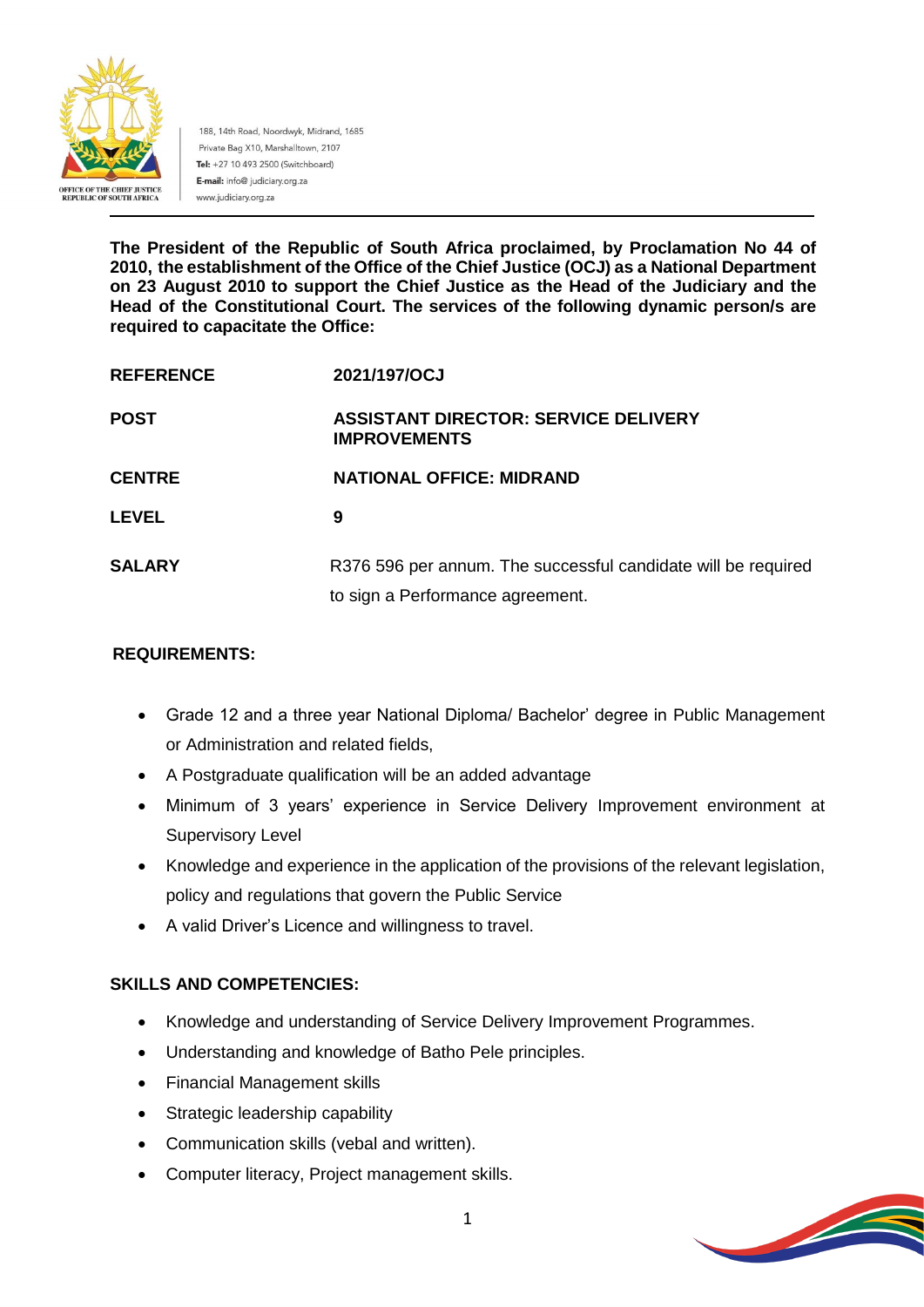- People and resource management skills.
- Research and development expertise.
- Strategic change and risk management.
- Presentation and facilitation skills.
- Ability to network, influence and impact.
- Applied strategic thinking.
- Computer Literacy e.g. Excel, Word and PowerPoint

#### **KEY PERFORMANCE AREAS:**

- Develop, maintain and/or facilitate the successful implementation of OCJ service delivery related policies and/or implementation strategies in line with the Public Service Regulations and the Operations Management Framework
- Maintain and/or facilitate the successful implementation of OCJ service delivery charter.
- Ensure the successful implementation of the Batho Pele (BP) Framework in the OCJ
- Develop, maintain and/or facilitate the successful implementation of the OCJ service delivery improvement plan
- Develop, maintain and/or facilitate the successful implementation of OCJ Service Standards; and Participate in change management sessions for service delivery improvements programmes.

#### **ENQUIRIES: Ms K. Motiyane, Tel No: 010 493 2685.**

**APPLICATIONS:** Quoting the relevant reference number, direct your application to: The Director: Human Resources, Office of the Chief Justice, Private Bag X10, Marshalltown, 2107. Applications can also be hand delivered to the Office of the Chief Justice, Human Resource Management, 188, 14th Road, Noordwyk, Midrand, 1685.

#### **CLOSING DATE: 29 October 2021**

**NOTE:** Office of the Chief Justice is an equal opportunity employer. In the filling of these posts, the Employment Equity Plan of the Department will be taken into consideration and preference will be given to Women and Persons with Disabilities.

> In the filling of the advertised posts, the objectives of the Constitution of South Africa, 1996 and the staffing policy of the Public Service broadly will be taken into consideration. Applications must be submitted on the new form Z83, obtainable from any Public Service Department. [\(www.dpsa.gov.za-vacancies/](http://www.dpsa.gov.za-vacancies/) [www.judiciary.org.za\)](http://www.judiciary.org.za/). A completed and signed form Z83 should be accompanied by a recently updated

> > **Simple Street Service**